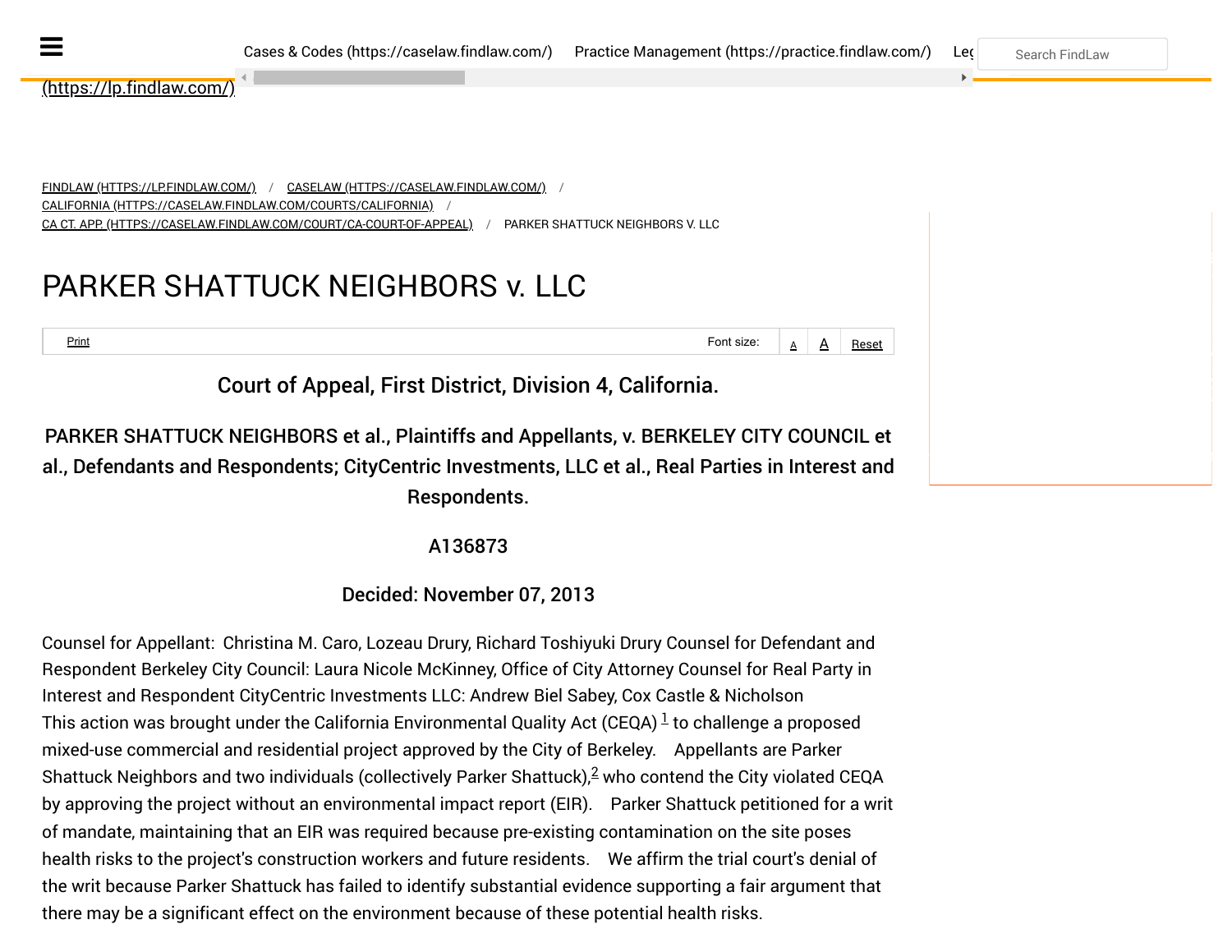Factual and Procedural Background

<span id="page-1-0"></span>The Parker Place Project is proposed by CityCentric Investments, LLC and Parker Place Group, LLC and was approvedby the Berkeley City Council.<sup>3</sup> When finished, it will consist of three buildings on what are currently three different parcels. A five-story mixed-use building with an underground parking garage will be built at 2600 Shattuck Avenue, another five-story mixed-use building will be built at 2598 Shattuck Avenue, and a three-story residential building will be built at 2037 Parker Street. All told, the project will include 155 residential units and over 20,000 square feet of commercial space.

The three parcels are currently occupied by a car dealership, Berkeley Honda. The showroom, offices, and service garage are located at 2600 Shattuck Avenue, and a sales lot is located at 2598 Shattuck Avenue and 2037 Parker Street. Since 1923, 2600 Shattuck Avenue has been the site of a car dealership and service garage, and from at least 1922 to 1960, 2598 Shattuck Avenue was the site of a service station.

Before buying the properties, the current owner commissioned three environmental site-assessment reports, which were issued in two phases. The Phase I report was issued in December 2005, and it stated that the properties had a history of containing underground storage tanks. Underground storage tanks are used to store hazardous substances, such as gasoline. (See Health & Saf.Code, § 25281, subd. (y)(1).) In 1988, a 1000–gallon underground storage tank was removed from 2598 Shattuck Avenue, and the Berkeley Health and Human Services Department issued a letter confirming there was "no significant soil contamination resulting from a discharge in the area surrounding the underground storage tank." In 1990, a 500–gallon tank was removed from 2600 Shattuck Avenue. Fire Department records also indicated there were or might once have been several other underground storage tanks. The Phase I report recommended using groundpenetrating radar to clarify whether there were any other underground storage tanks and conducting an investigation to assess ground contamination.

These recommendations were accepted, and the results were described in the Phase II report issued in March 2006. The ground-penetrating-radar study located a suspected underground storage tank under the sidewalk next to 2600 Shattuck Avenue and recommended its removal. It also identified a concrete pad at 2598 Shattuck Avenue that might conceal an underground storage tank. The ground-contamination investigation collected soil samples from twenty borings near areas of potential contamination, and water samples were collected where the borings encountered groundwater. Various volatile organic compounds (VOCs) were detected in two soil samples and a water sample, but they did not "exceed the San Francisco

I.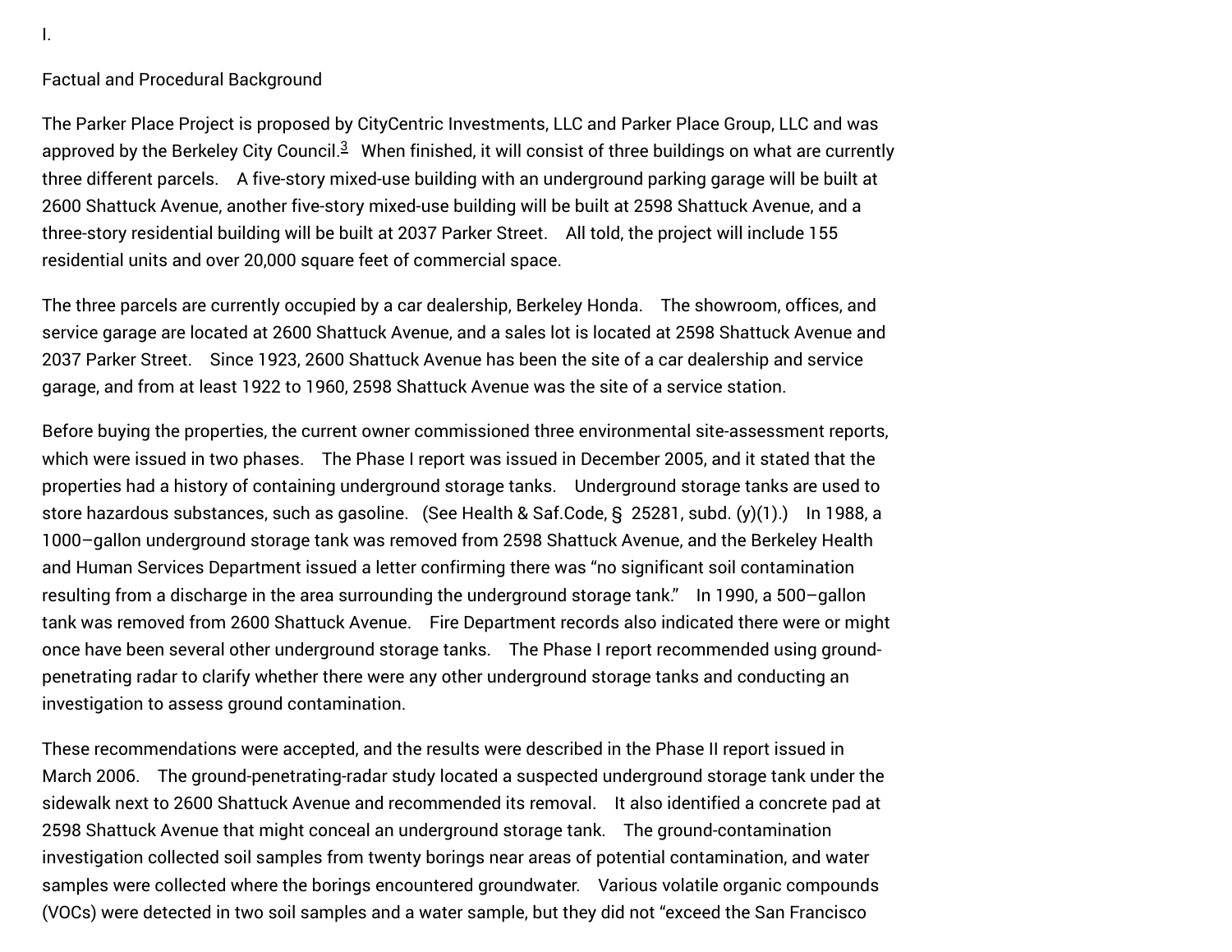Regional Water Quality Control Board [Regional Board] ․ Environmental Screening Levels ․, or there are no [environmental-screening levels] established for the contaminant." The report recommended additional soil and water sampling in other areas of concern, including under the concrete pad to determine if there was petroleum in the soil and thus whether an underground storage tank might be there.

This recommendation was accepted, and the results were announced in a supplemental Phase II report. Although petroleum hydrocarbons, arsenic, and cobalt were detected in amounts exceeding Regional Board environmental-screening levels for commercial/industrial land use, the report noted that the hydrocarbon contamination was "not likely" to "require cleanup" and that the arsenic and cobalt were probably "naturally occurring." No contaminants were detected in amounts exceeding environmental-screening levels for groundwater that was not a potential source of drinking water. The supplemental report also determined that there was no underground storage tank or soil contamination under the concrete pad.

The storage tank under the sidewalk next to 2600 Shattuck Avenue was removed in April 2006. Because hydrocarbon contamination was observed in the soil surrounding the tank, 75 tons of soil were also removed from the site. The site was then placed on a list, known as the "Cortese list," that is comprised of potentially contaminated sites and includes sites with "underground storage tanks for which an unauthorized release report is filed." (Gov.Code, § 65962.5, subd. (c)(1).)

In January 2007, the Regional Board issued a closure letter finding that no further corrective action related to the petroleum contamination was necessary at the project's site. A printout of a State Water Resources Control Board website identifying sites on the Cortese list showed that the project's site remained on the list but was given the status of "case closed" the day after the Regional Board's closure letter was issued.

Almost two years later, in December 2008, CityCentric applied to begin constructing the project. A use permit was finally approved in 2010 after the City determined that CEQA did not apply because the project fell under a regulatory exemption for urban "In–Fill Development Projects."  $4$ 

<span id="page-2-0"></span>Parker Shattuck brought a writ of mandate to challenge the City's approval of the project in Parker Shattuck Neighbors v. Berkeley City Council (Super. Ct. Alameda County, 2011, No. RG10544097). Although the trial court rejected Parker Shattuck's various arguments under CEQA, finding they were not raised at the administrative level, it granted the writ and ordered the City to vacate approval of the project after it found that the City had allowed the project to be modified without first holding a public hearing. The City vacated the project's approval in October 2011.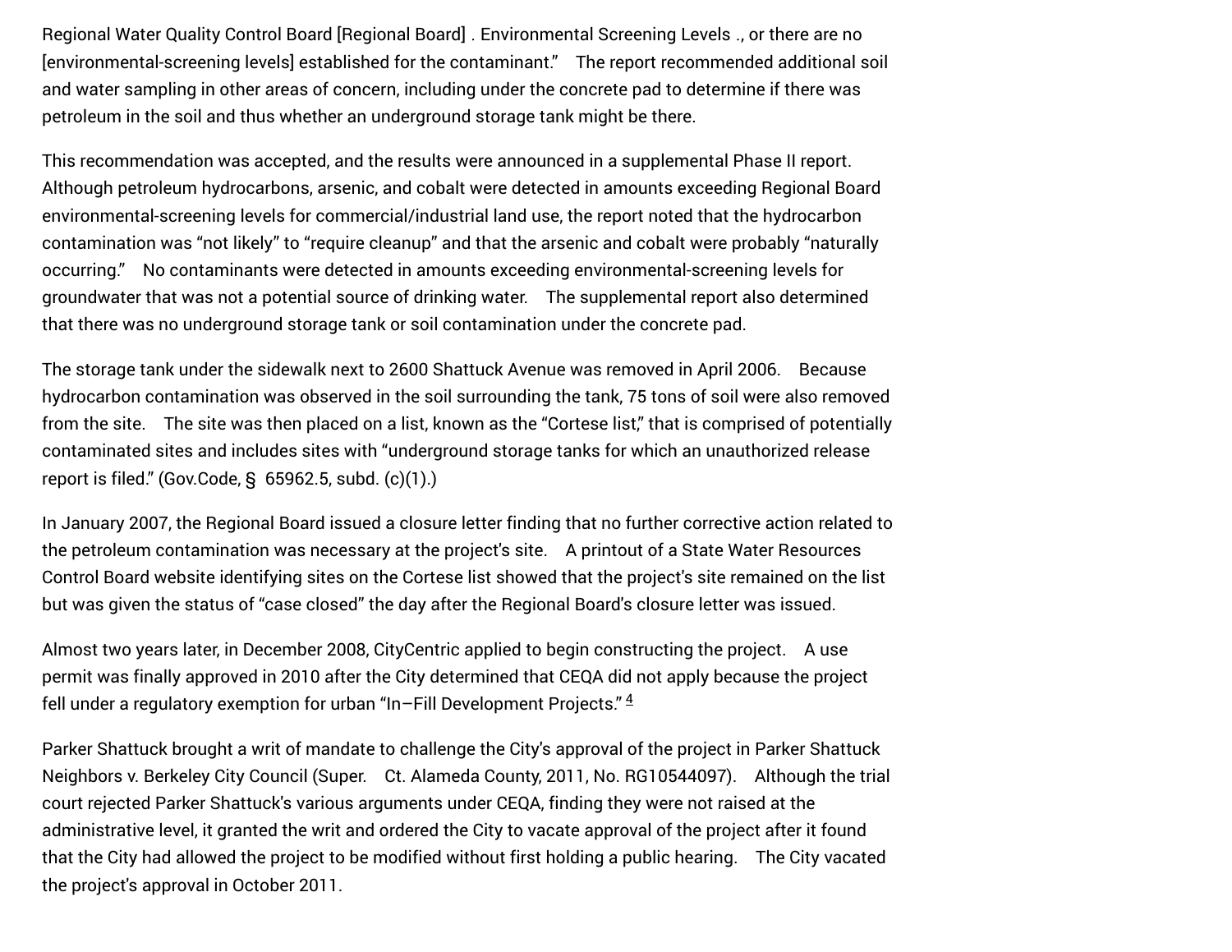In the second round of administrative proceedings, the City assumed the CEQA exemption for urban in-fill projects (Guidelines, § 15332) was inapplicable. On November 1, 2011, the City released for public comment a proposed mitigated negative declaration (MND), which incorporated the initial study.

The proposed MND found that the project would potentially affect several environmental factors, including the category entitled "Hazards & Hazardous Materials." A checked box indicated that one potential environmental impact was that the project would "[b]e located on a site which is included on [the Cortese] list ․ and, as a result, would ․ create a significant hazard to the public or the environment." In its discussion of this potential effect, the MND noted that although the project site appeared on the Cortese list, "both [the City's Toxics Management Division] and the [Regional Board] ha[d] found that the site has undergone adequate discovery and remediation, with the result that the site poses no significant hazard to the public or the environment." The proposed MND also noted that "according to [the City's Toxic Management Division], [t]he recognized soil and groundwater impacts [did] not appear to extend beyond the property boundaries" because various characteristics of petroleum oils made it unlikely they would spread in the soil, groundwater, or air. The MND concluded that mitigation could reduce any potential impact to "less than significant" by "ensur[ing] that there [would] be no significant hazard to the public or the environment during any necessary remediation work during or after construction of the project."

Parker Shattuck submitted comments on the proposed MND, including comments from Matthew Hagemann, a hydrogeologist and expert on air quality. Relying on Hagemann's comments, Parker Shattuck argued that an EIR was required because the MND's mitigation measures failed adequately to address the health threat of the toxic soil contamination to construction workers and future residents of the project. A week later, Parker Shattuck submitted additional comments, which primarily discussed comments on the MND submitted by the East Bay Municipal Utilities District (EBMUD). EBMUD's letter informed the City that the utilities district "[would] not inspect, install or maintain pipeline or services" in soil or groundwater that was contaminated above certain levels and until the district was able to review contamination data and remediation plans. Parker Shattuck argued that these comments further demonstrated that the MND's mitigation measures were insufficient.

The Berkeley Zoning Adjustments Board held a public hearing on December 8 and adopted the MND. Parker Shattuck appealed the decision to the Berkeley City Council. In January 2012, the City Council approved the project.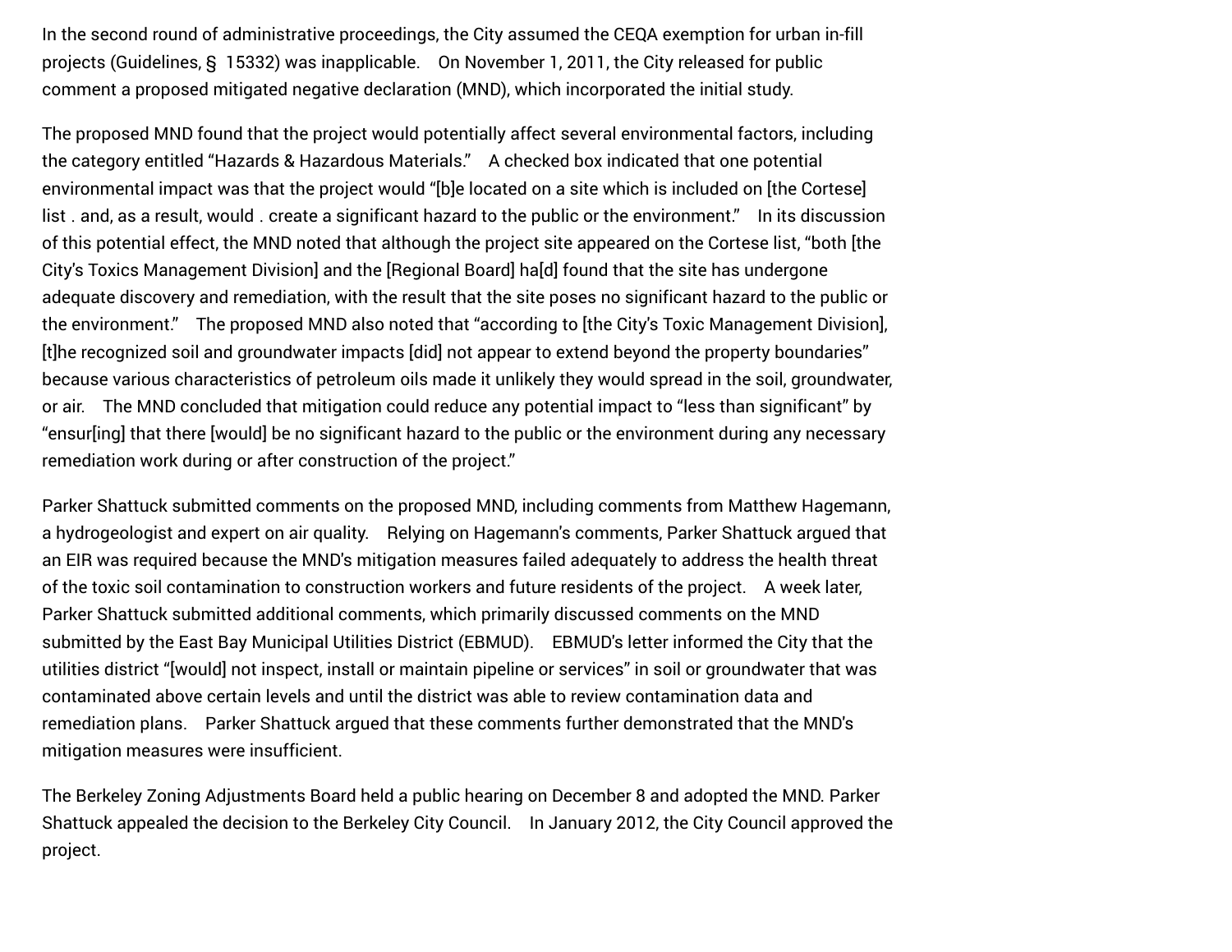Parker Shattuck filed this lawsuit in February 2012, seeking a writ of mandate to compel the City to set aside approval of the MND and project and to prepare an EIR. The lawsuit also sought injunctive relief, costs, and attorney fees. Although during the administrative proceedings Parker Shattuck had raised other concerns about the project, such as the potential for air pollution and noise, the petition's primary contentions were that the site's soil contamination is a significant environmental impact requiring an EIR and the MND failed to provide adequate mitigation measures.

The trial court issued a tentative order denying the petition, and a hearing occurred over two days in July 2012. The court then issued an order and proposed statement of decision denying the petition and entered judgment. Parker Shattuck timely appealed.

#### II.

DiscussionA. The Background of CEQA.

CEQA reflects the California state policy that "the long-term protection of the environment, consistent with the provision of a decent home and suitable living environment for every Californian, shall be the guiding criterion in public decisions." (§ 21001, subd. (d).) "[T]o implement this policy," CEQA and the Guidelines "have established a three-tiered process to ensure that public agencies inform their decisions with environmental considerations." (Davidon Homes v. City of San Jose (1997) 54 Cal.App.4th 106, 112 (Davidon Homes ).) A public agency must "conduct a preliminary review in order to determine whether CEQA applies to a proposed activity." (Ibid.) At this stage, the agency must determine whether any of CEQA's statutory exemptions apply. (Concerned Dublin Citizens v. City of Dublin (2013) 214 Cal.App.4th 1301, 1309.) If the project is in an exempt category for which there is no exception, " 'no further environmental review is necessary.' " (Id. at p. 1310;  Save the Plastic Bag Coalition v. County of Marin (2013) 218 Cal.App.4th 209, 220.)

If the project is not exempt from CEQA, the next step is to conduct an initial study. (Davidon Homes, supra, 54 Cal.App.4th at p. 113.) The initial study determines whether there is " 'substantial evidence that the project may have a significant effect on the environment.' " (Architectural Heritage Assn. v. County of Monterey (2004) 122 Cal.App.4th 1095, 1101 (AHA ).) If there is no such evidence, " 'CEQA excuses the preparation of an EIR and allows the use of a negative declaration.' " (Ibid.) If there is such evidence, " 'but revisions in the project plans "would avoid the effects or mitigate the effects to a point where clearly no significant effect on the environment would occur" and there is no substantial evidence that the project as revised may have a significant effect on the environment, [an MND] may be used.' " (Ibid.)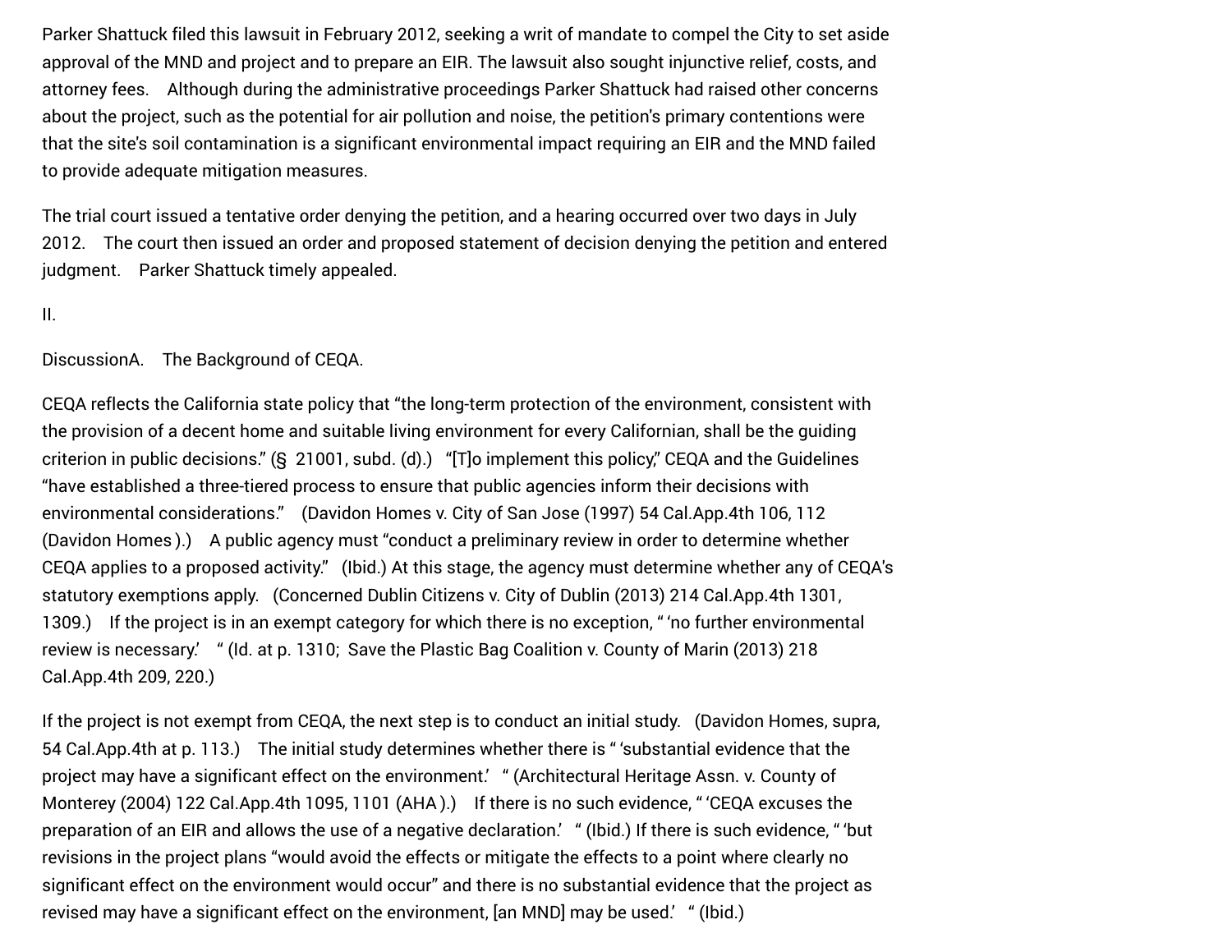If neither type of negative declaration is appropriate, the final step is to prepare an EIR. (AHA, supra, 122 Cal.App.4th at p. 1101.) Given that "the EIR is the 'heart of CEQA,' " doubts about whether an EIR is required are resolved in favor of preparing one. (Laurel Heights Improvement Assn. v. Regents of University of California (1993) 6 Cal.4th 1112, 1123;  AHA at p. 1102.)

#### B. The Applicable Legal Standards.

The lead agency must prepare an EIR "whenever substantial evidence supports a fair argument that a proposed project 'may have a significant effect on the environment.' " (Laurel Heights Improvement Assn. v. Regents of University of California, supra, 6 Cal.4th at p. 1123.) "The fair argument standard is a 'low threshold' test for requiring the preparation of an EIR." (Pocket Protectors v. City of Sacramento (2004) 124 Cal.App.4th 903, 928.) "[F]acts, reasonable assumptions predicated upon facts, and expert opinion supported by facts" all constitute "[s]ubstantial evidence" of a significant effect on the environment, and "[a]rgument, speculation, unsubstantiated opinion or narrative, or evidence that is clearly inaccurate or erroneous, or evidence that is not credible" do not. (Guidelines, § 15064, subd. (f)(5).) As long as there is substantial evidence of a potential significant environmental effect, "contrary evidence is not adequate to support a decision to dispense with an EIR." (Sierra Club v. County of Sonoma (1992) 6 Cal.App.4th 1307, 1316.)

An agency's decision under CEQA is reviewed for abuse of discretion. (§§ 21168, 21168.5;  County of Amador v. El Dorado County Water Agency (1999) 76 Cal.App.4th 931, 945.) " 'Abuse of discretion is shown if (1) the agency has not proceeded in a manner required by law, or (2) the determination is not supported by substantial evidence.' " (Ibid.) Review is de novo in the sense that "[t]he appellate court reviews the agency's action, not the trial court's decision." (Vineyard Area Citizens for Responsible Growth, Inc. v. City of Rancho Cordova (2007) 40 Cal.4th 412, 427.)

When reviewing the agency's determination not to prepare an EIR, we "determine whether substantial evidence supported the agency's conclusion as to whether the prescribed 'fair argument' could be made." (Friends of "B" Street v. City of Hayward (1980) 106 Cal.App.3d 988, 1002.) " '[T]he sufficiency of the evidence to support a fair argument' " is a question of law. (Sierra Club v. County of Sonoma, supra, 6 Cal.App.4th at p. 1318.) When determining whether sufficient evidence exists to support a fair argument, "deference to the agency's determination is not appropriate and its decision not to require an EIR can be upheld only when there is no credible evidence to the contrary." (Ibid.)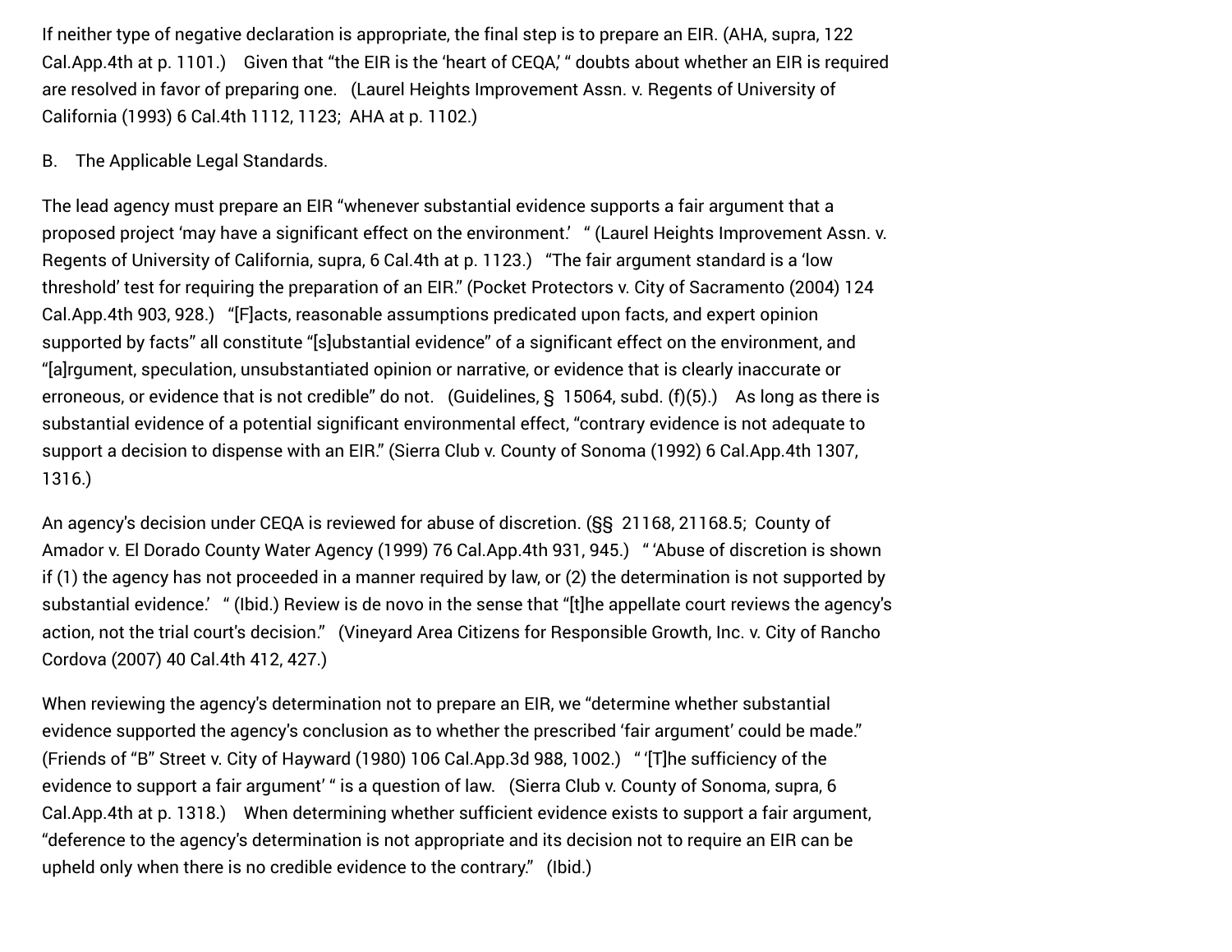We limit our review to the administrative record because the agency's determination that an MND is appropriate depends on "the absence of 'substantial evidence in light of the whole record before the ․ agency that the project, as revised, may have a significant effect on the environment.' " (AHA, supra, 122 Cal.App.4th at p. 1111, italics omitted;  see also §§ 21080, subd. (d), 21082.2, subds. (a), (d) [determination whether project will have a significant effect on the environment and whether EIR must be prepared is made "in light of the whole record before the lead agency"].) Parker Shattuck has the burden of proof "to demonstrate by citation to the record the existence of substantial evidence supporting a fair argument of significant environmental impact." (League for Protection of Oakland's etc. Historic Resources v. City of Oakland (1997) 52 Cal.App.4th 896, 904.) "Unless the administrative record contains this evidence, and [plaintiffs] cite<sup>[</sup>] to it, no 'fair argument' that an EIR is necessary can be made." (South Orange County Wastewater Authority v. City of Dana Point (2011) 196 Cal.App.4th 1604, 1612–1613 (SOCWA ).)

C. Parker Shattuck Has Failed to Identify Substantial Evidence Supporting a Fair Argument that the Project's Disturbance of Contaminated Soil May Have a Significant Effect on the Environment.

Parker Shattuck contends that the City is required to prepare an EIR because the MND contains inadequate measures to mitigate environmental effects that will be caused by "excavating and disturbing toxic soil." It argues that the project will have a significant effect on the environment by threatening the health of construction workers and future residents. We conclude that Parker Shattuck has failed to identify substantial evidence supporting a fair argument that potential health risks to workers and future residents might constitute a significant environmental impact. Accordingly, we need not consider whether the MND contained adequate mitigation measures because such "measures are not required for effects which are not found to be significant." (Guidelines, § 15126.4, subd. (a)(3).)  $^5$ 

<span id="page-6-0"></span>" 'Significant effect on the environment' means a substantial, or potentially substantial, adverse change in the environment." (§ 21068.) A change in the "environment" is a "change in any of the physical conditions within the area affected by the project including land, air, water, minerals, flora, fauna, ambient noise, and objects of historic or aesthetic significance." (Guidelines, § 15382.) A finding of a significant environmental effect is mandatory if "[t]he environmental effects of a project will cause substantial adverse effects on human beings, either directly or indirectly." (§ 21083;  Guidelines, § 15065, subd. (a)(4).) In other words, while "[e]ffects analyzed under CEQA must be related to a physical change" (Guidelines, § 15358, subd. (b)), such a change may be deemed significant based solely on its impact on people.

1. The disturbance of contaminated soil can be a physical change in the environment.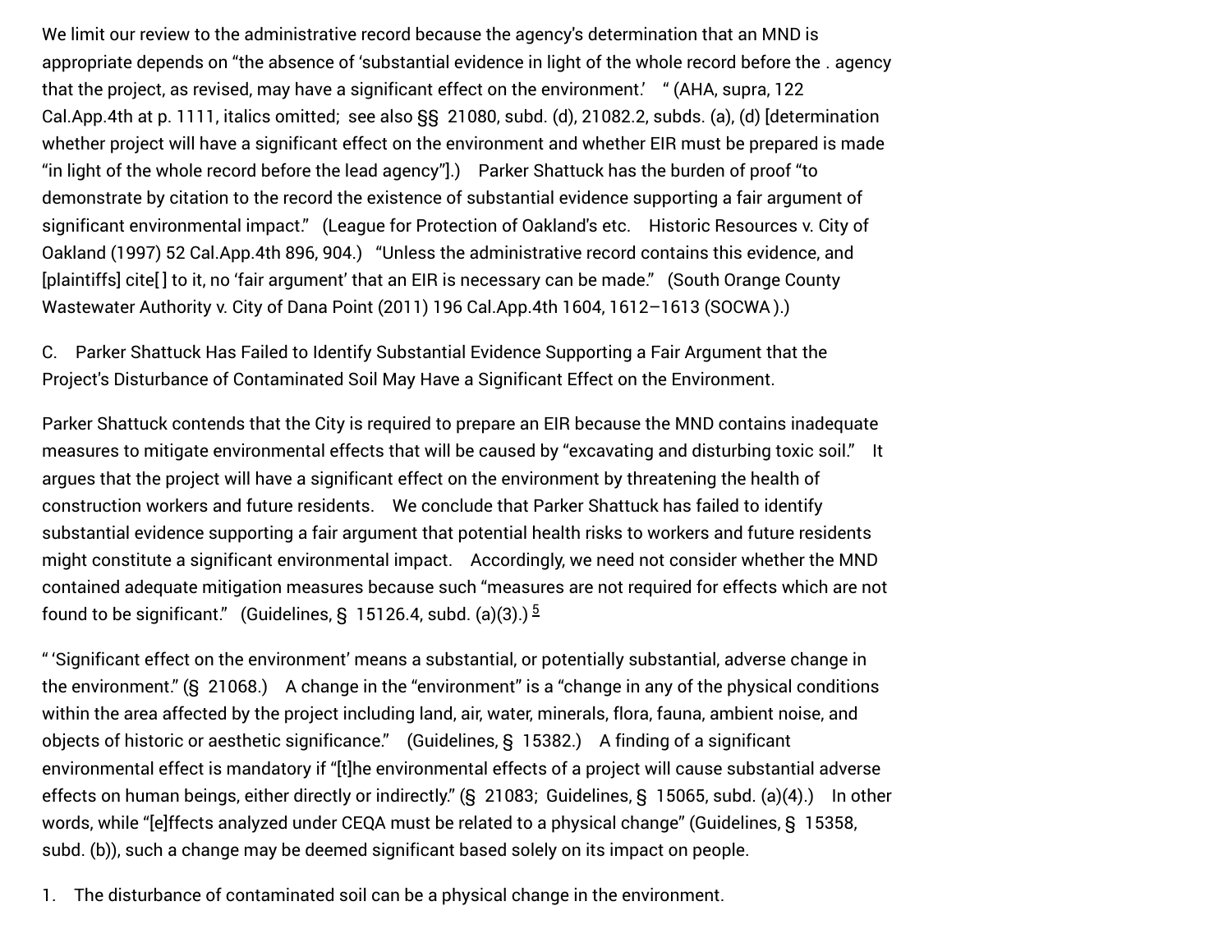Parker Shattuck argues that disturbing contaminated soil can be a "physical change" in the environment. We agree. (Guidelines, § 15358, subd. (b);  Citizens for Responsible Equitable Environmental Development v. City of Chula Vista (2011) 197 Cal.App.4th 327, 332 (CREED ) [in a case involving soil contamination beneath a former gas station, the court held that "it [could] be fairly argued that [the project at issue] may have a significant environmental impact by disturbing contaminated soils"];  see also Association for a Cleaner Environment v. Yosemite Community College Dist. (2004) 116 Cal.App.4th 629, 635, 638–640 (ACE ) [project to remove a shooting range that would not increase the lead contamination already present due to bullets might nevertheless "spread[ ] [that] contamination, which is a direct physical change in the environment," through increased vehicle and foot traffic and donations of portion of range to another site].)

The City argues that this case is not about the project affecting the environment, but is instead about the environment (i.e., any contaminated soil or groundwater at the site) affecting the project. In support of its position, it relies on several cases holding that the environment's impact on a project is not a " 'significant effect on the environment.' " But these decisions, with one exception, are not directly applicable here because the projects in those cases, unlike the project here, did not involve a physical change in the environment.<sup>6</sup>

<span id="page-7-0"></span>In one of the cases, Baird v. County of Contra Costa (1995) 32 Cal.App.4th 1464 (Baird ), the court considered whether an EIR was required for a planned addiction-treatment facility to be built on and adjacent to contaminated sites. (Id. at p. 1466.) The plaintiff contended that the "preexisting ․ contamination ․ [would] have an adverse effect on the proposed facility and its residents." (Id. at p. 1468, italics omitted.) The court held that "[a]ny such effect [was] beyond the scope of CEQA and its requirement of an EIR" because "[t]he purpose of CEQA is to protect the environment from proposed projects, not to protect proposed projects from the existing environment." (Ibid.) The court explained that an EIR was not required "for a project that might be affected by preexisting environmental conditions but [would] not change those conditions or otherwise have a significant effect on the environment." (Id. at p. 1466.)

This holding was premised on the finding that the project would not cause a physical change related to the contamination. The court specifically rejected the plaintiff's contention "that the construction of the facility 'may expose or exacerbate the existing ground contamination' " because all the contamination sources were several hundred feet away from the building site, and there was no evidence that the project would disturb contaminated soil. (Baird, supra, 32 Cal.App.4th at p. 1468, fn. 1.) The observation implies that the court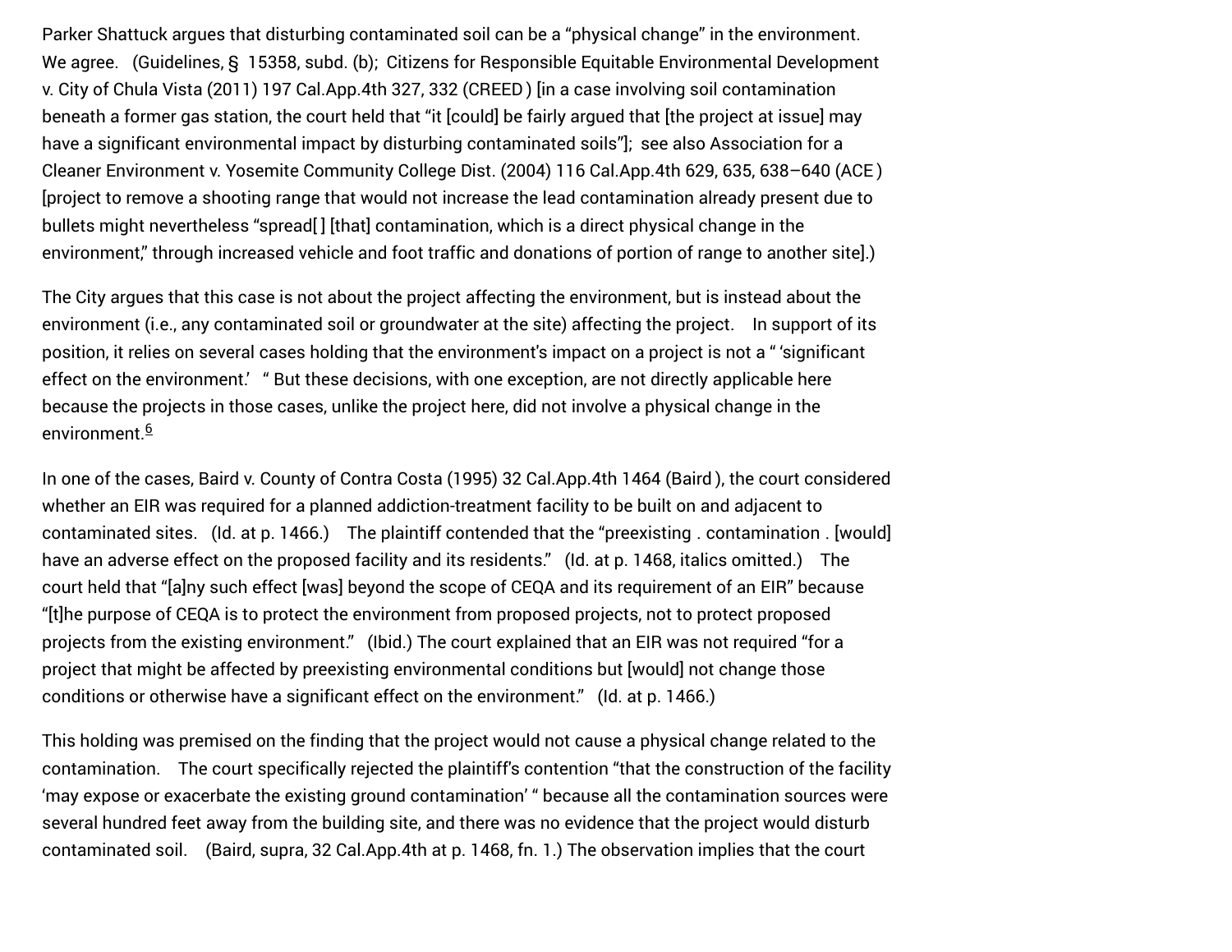would have considered the disturbance of contaminated soil an effect on the environment, further supporting our conclusion that disturbing contaminated soil is a physical change that, under the right circumstances, may cause an environmental effect that is cognizable under CEQA.

In another case relied upon by the City, SOCWA, the plaintiff operated a sewage-treatment plant next to the site of a proposed development and contended that an EIR was necessary to consider the effect of the plant's odors on the development. (SOCWA, supra, 196 Cal.App.4th at pp. 1608, 1613.) The court held that CEQA could not be used "to defend the proposed project (the future residences) from a purportedly adverse existing environment (smells from the sewage treatment plant)." (Id. at p. 1614.) The court concluded that an EIR was unnecessary because the plaintiff had failed to identify any relevant effect on the environment. (Id. at p. 1616.) And the same result was reached in yet another case relied upon by the City, Ballona Wetlands Land Trust v. City of Los Angeles (2011) 201 Cal.App.4th 455 (Ballona ), where the court held that an EIR did not need to address impacts relating to "sea level rise resulting from global climate change" on a proposed mixed-use development where the project itself would not cause sea levels to rise. (Id. at pp. 462–464, 475.) Thus, neither Baird, SOCWA, nor Ballona involved a project that would itself physically change the environment. By contrast, Parker Shattuck has identified an aspect of the project—the disturbance of contaminated soils—that will physically change the environment.

Although we conclude that Parker Shattuck has identified a physical change in the environment that may be cognizable under CEQA, we reject its contention that "the existence of toxic soil contamination at a project site," without any accompanying disturbance or other physical change, "is, in itself, a significant impact requiring CEQA review and mitigation." In making this part of its argument, Parker Shattuck relies on CREED. But this reliance is misplaced. CREED concluded that there was a fair argument the project could "have a significant environmental impact by disturbing contaminated soils," not merely by being built on a contaminated site. (CREED, supra, 197 Cal.App.4th at p. 332, italics added.)

Nor do we accept Parker Shattuck's argument that an EIR is necessarily required for every project proposed to be built on a site that is mentioned on the Cortese list. In arguing that soil contamination at a project site is sufficient to trigger an EIR, Parker Shattuck cites CEQA's exception to categorical exemption for projects to be built on sites included on the Cortese list, and the legislative history of Assembly Bill No. 869, the bill adding that exception. (§ 21084, subd. (d);  Stats.1991, ch. 1212, § 1;  see also § 21092.6, subd. (a) [requiring lead agency to determine whether a project is on a Cortese-list site and disclose that information in CEQA documents].) We agree that the Legislature intended that projects on these sites should not be categorically exempt from CEQA because they may be more likely to involve significant effects on the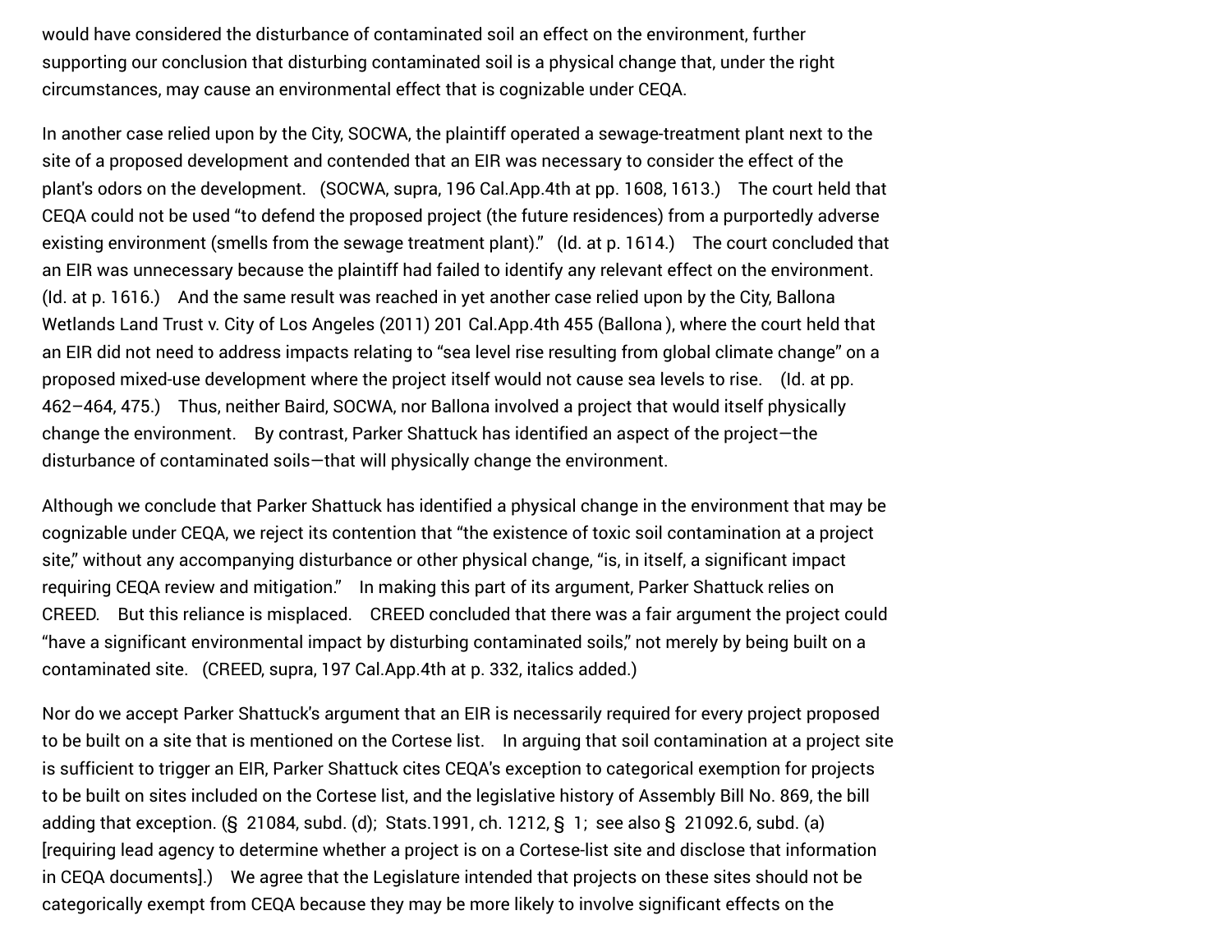environment. But whether a project should be categorically exempt from CEQA is different from whether the project involves a significant effect on the environment. The finding that an exception to exemption applies ensures an initial study to investigate whether there is a potential significant effect on the environment but does not establish that such an effect exists. (See Davidon Homes, supra, 54 Cal.App.4th at p. 113.) As the City points out, a site may stay on the Cortese list even after a determination is made that no further remediation is required, and this is precisely what occurred in this case. In short, we are not persuaded that projects built on sites identified on the Cortese list necessarily involve a significant effect on the environment.<sup>[7](#page-14-0)</sup>

<span id="page-9-0"></span>2. The identified health risks to construction workers and future residents do not establish that the disturbance of contaminated soil may have a significant effect on the environment.

We next turn to whether the project will have a significant effect on the environment as a result of the potential health risks to people. We conclude that the health risks to workers and residents identified by petitioners do not constitute "substantial adverse effects on human beings" or otherwise create a fair argument that the disturbance of contaminated soil may have a significant effect on the environment.

To begin with, and while we need not and do not decide the issue here, we note that it is far from clear that adverse effects confined only to the people who build or reside in a project can ever suffice to render significant the effects of a physical change. In general, CEQA does not regulate environmental changes that do not affect the public at large:  "the question is whether a project [would] affect the environment of persons in general, not whether a project [would] affect particular persons." <sup>8</sup> (Mira Mar Mobile Community v. City of Oceanside (2004) 119 Cal.App.4th 477, 492;  accord Martin v. City and County of San Francisco (2005) 135 Cal.App.4th 392, 404.)

<span id="page-9-1"></span>For example, in Topanga Beach Renters Assn. v. Department of General Services (1976) 58 Cal.App.3d 188, the plaintiff argued that the demolition of living structures on a beach would adversely affect humans, and thus constitute a significant effect on the environment requiring an EIR, because "the planned demolition [would] evict people from their homes (with consequent adverse effect on those people)." (Id. at pp. 191, 194.) The court held that the "[a]dverse effect on persons evicted from Topanga Beach cannot alone invoke the requirements of CEQA, for all government activity has some direct or indirect adverse effect on some persons." (Id. at p. 195.) "The issue [was] not whether demolition of structures [would] adversely affect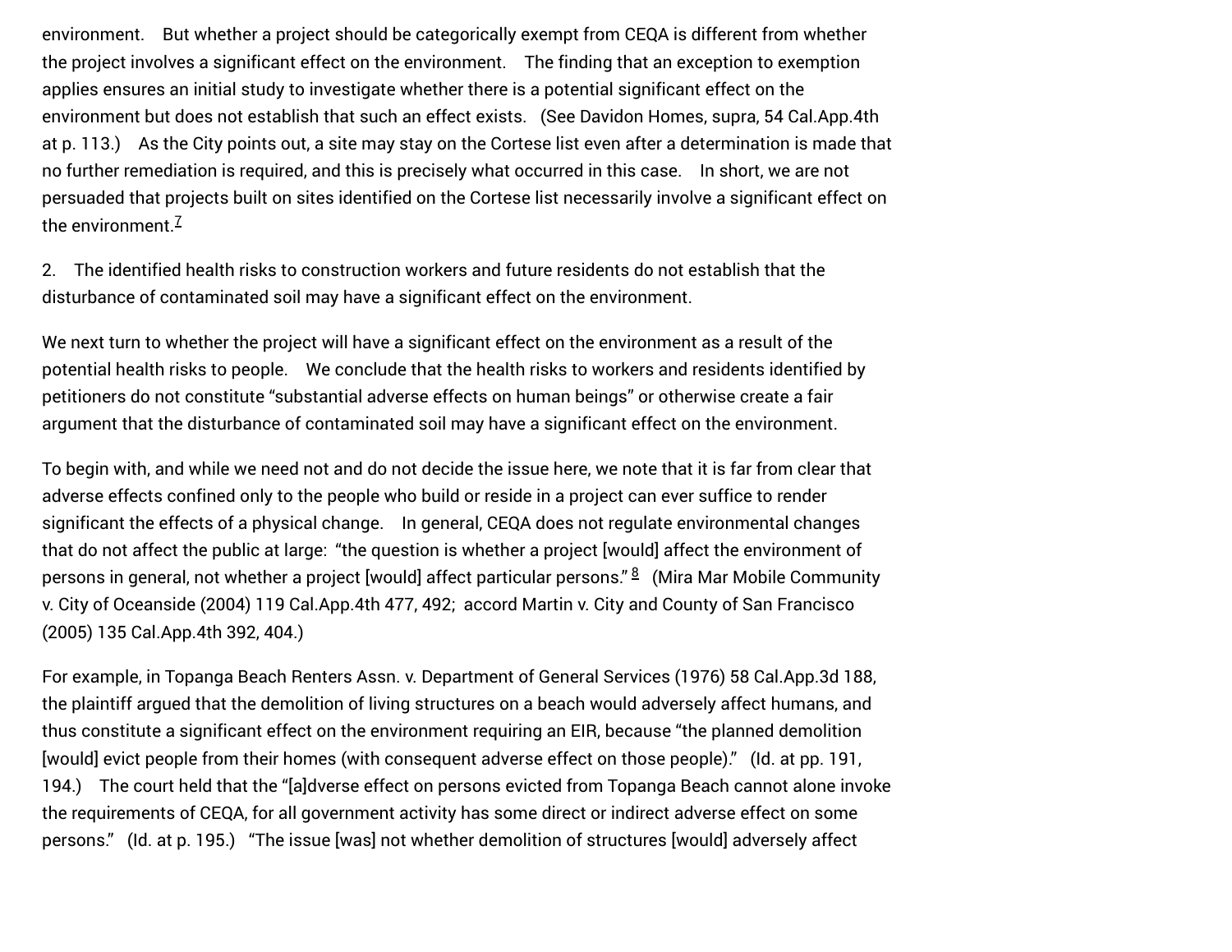particular persons but whether demolition of structures [would] adversely affect the environment of persons in general." (Ibid.) In short, the court concluded that there was no significant effect on the environment because the identified impact affected only a particular group of people.

<span id="page-10-0"></span>We find it significant that in the case before us the only people identified by Parker Shattuck who potentially will be impacted by the project are those who will work on or live at the project site. In Long Beach, the court considered the argument that an EIR addressing the proposed construction of a high school to serve over 1,800 students was insufficient because it failed to discuss the project's "cumulative impacts on air quality and traffic 'and in turn, on staff and student health' " in light of already-existing emissions from nearby freeways[.](#page-14-2) $9\,$  (Long Beach, supra, 176 Cal.App.4th at pp. 895, 905.) The court observed that "generally, '[t]he purpose of an [EIR] is to identify the significant effects on the environment of a project ․' [citations], not the impact of the environment on the project, such as the school's students and staff." (Id. at p. 905, italics omitted.) As a result, the air quality's effect on staff and student health was "not the aim of the cumulative impacts analysis," and the court did not consider the EIR's failure to discuss health risks germane to the cumulative impacts issue. (Id. at pp. 905–912.) Long Beach instructs that a physical change caused by a project, even one affecting several hundred people, is not necessarily cognizable under CEQA when the people affected are part of the project. (See also Ballona, supra, 201 Cal.App.4th at pp. 473–474 ["identifying the effects on the project and its users of locating the project in a particular environmental setting is neither consistent with CEQA's legislative purpose nor required by the CEQA statutes," italics added].)

We recognize that when a project may cause a physical change to the environment, CEQA requires a consideration whether the change will have a potential impact on people. This is the import of section 21083, subdivision (b)(3)'s requirement that an environmental effect be deemed significant if it will have an adverse effect on people. In addition, if the environmental changes are deemed significant, then an EIR must discuss "health and safety problems caused by the physical changes." (Guidelines, § 15126.2, subd. (a).) None of the authorities cited by Parker Shattuck, however, holds that a significant effect on the environment must be found when potential health risks are confined to people associated with a project. (See Communities for a Better Environment v. South Coast Air Quality Management Dist. (2010) 48 Cal.4th 310, 316–317, 320, 327 [EIR required for petroleum refinery's production of ultralow sulfur diesel fuel where project would greatly increase the emission of nitrogen oxide, which is "a major contributor to smog formation and can cause adverse health effects, especially aggravation of respiratory disease"];  City of Maywood v. Los Angeles Unified School Dist. (2012) 208 Cal.App.4th 362, 371, 375, 403–405 [EIR discussed potential risks to health of school's students and employees to comply with Education Code requirements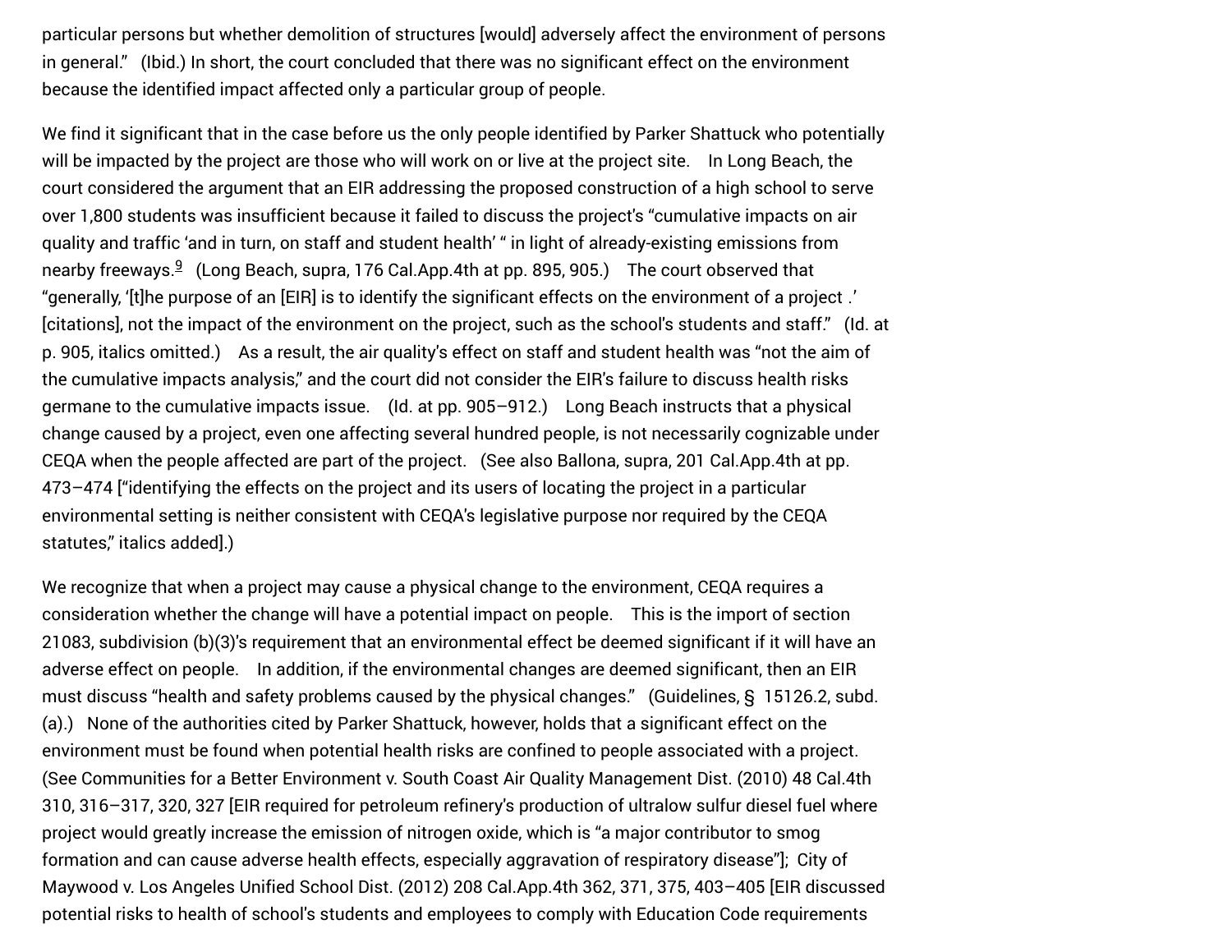and after initial study's finding of no potential significant environmental effects from hazardous-material contamination];  Communities for a Better Environment v. City of Richmond (2010) 184 Cal.App.4th 70, 81– 82, 89 [EIR inadequately addressed whether refinery upgrade would result in processing of heavier crude oil and therefore failed to address potential impacts of such processing, including health risks to members of surrounding community];  Bakersfield Citizens for Local Control v. City of Bakersfield (2004) 124 Cal.App.4th 1184, 1219–1220 [relying on Guidelines, section 15126.2, subdivision (a) to hold that EIR was inadequate because it failed to discuss adverse health effects of increased air pollution];  ACE, supra, 116 Cal.App.4th 629 [no discussion of impacts on human health];  Berkeley Keep Jets Over the Bay Com. v. Board of Port Comrs. (2001) 91 Cal.App.4th 1344, 1350, 1352, 1364 [where EIR for airport expansion acknowledged significant effects on air quality, EIR was inadequate because it failed to include assessment of increased air pollution's risk to people living near airport].)

We also reject Parker Shattuck's argument that CEQA requires consideration of the potential impact Parker Shattuck has identified simply because the MND mentioned a consideration of "the [p]roject's impacts on the public and construction workers" after a box was checked on a form checklist indicating that the site was on the Cortese list. The form checklist comes from Appendix G of the Guidelines, which provides a suggested list of potentially significant impacts to be considered when preparing an initial study. We do not believe the MND establishes that the City conceded that CEQA required consideration of health risks limited to workers and future residents. Furthermore, even if the MND's consideration of a potential factor on a form checklist could be construed as some sort of admission, the admission would not offset the weight of authority indicating that an EIR is not required for environmental effects that impact only a limited group of people. (See SOCWA, supra, 196 Cal.App.4th at p. 1616 ["A few questions on a suggested checklist in an appendix to the [G]uidelines do not seem to us to provide a strong enough foundation on which to base a reversal of the entire purpose of CEQA"].)

Ultimately, and notwithstanding the parties' extensive briefing on the issue, we need not decide whether the potential effects of a physical change that poses risk only to the people who will construct and reside in a project may ever be deemed significant. (See California Building Industry Assn. v. Bay Area Air Quality Management Dist. (2013) 218 Cal.App.4th 1171, 1195 [declining to "decide whether Baird, Long Beach, SOCWA, and Ballona were correctly decided or whether, as a general rule, an EIR may be required solely because the existing environment may adversely affect future occupants of a project"].) This is because the evidence Parker Shattuck has identified does not support a fair argument of significance even if health risks to a project's workers and future residents alone could establish that a physical change would have a significant effect on the environment.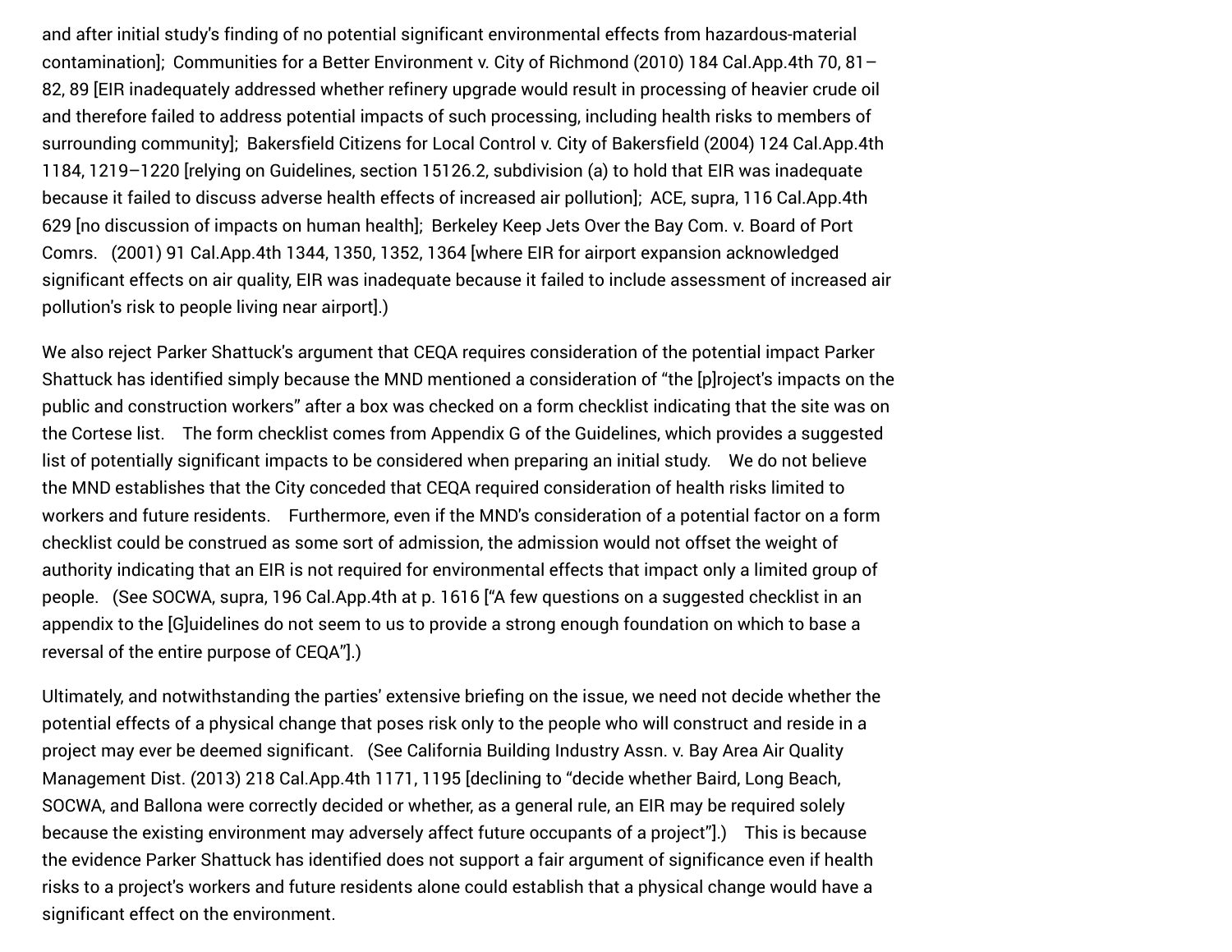<span id="page-12-0"></span>Parker Shattuck relies on Hagemann's comments in support of its argument that disturbing the contaminated soil will have a significant environmental effect due to the health risk the site's contamination poses to workers and future residents. $^{10}$  His conclusions were based on the levels at the site of 1,2– dichloroethane and benzene, both VOCs, and of total petroleum hydrocarbons.  $\frac{11}{1}$  $\frac{11}{1}$  $\frac{11}{1}$ 

<span id="page-12-2"></span><span id="page-12-1"></span>1,2–dichloroethane, a potential human carcinogen, was present in one groundwater sample from 2600 Shattuck Avenue at the level of 14 ug/L (micrograms/liter). Hagemann stated that the safe level of this compound in drinking water is .5 ug/L, the Regional Board recommends a vapor-intrusion study when the level exceeds .5 ug/L, and the United States Environmental Protection Agency recommends such a study whenthe level exceeds 5 ug/L. $^{12}$  Benzene, a known human carcinogen, was present in one groundwater sample from 2600 Shattuck Avenue at 9.3 ug/L. Hageman stated that the safe level of this compound in drinking water is 1 ug/L, the Regional Board recommends a vapor-intrusion study when the level exceeds 1 ug/L, and the United States Environmental Protection Agency recommends such a study when the level exceeds 5 ug/L. Finally, total petroleum hydrocarbons were found in the soil at one boring at 2600 Shattuck Avenue at a level of 1900 mg/kg (milligrams/kilogram), which exceeds the Regional Board screening level for industrial/commercial use of 1000 mg/kg.

<span id="page-12-3"></span>Hagemann contended that future residents are at risk because vapors from the two VOCs may travel through the soil into buildings constructed on the site through a process known as vapor intrusion and thereby expose these buildings' residents to polluted air. $^{13}$  Based on the levels of the two VOCs, Hagemann suggested that a vapor-intrusion study be performed. This opinion is insufficient to create a fair argument of a significant effect on the environment because a suggestion to investigate further is not evidence, much less substantial evidence, of an adverse impact.<sup>[14](#page-15-0)</sup>

<span id="page-12-4"></span>Hagemann also contended that construction workers may be exposed to the VOCs by inhaling their vapors and to the VOCs and hydrocarbons through dermal contact. Even assuming that the disturbance of contaminated soil would cause these risks, we conclude Hagemann's contention still fails to amount to substantial evidence supporting a fair argument of a significant effect on the environment. First, while the levels of the two VOCs exceed screening levels for drinking water and, according to Hagemann, suggested the need for a vapor-intrusion study, the levels do not exceed Regional Board levels for nonpotable water. Hagemann provided no explanation why levels below the Regional Board screening levels might pose health risks where the water will not be drunk. Second, Hagemann did not discuss the significance for human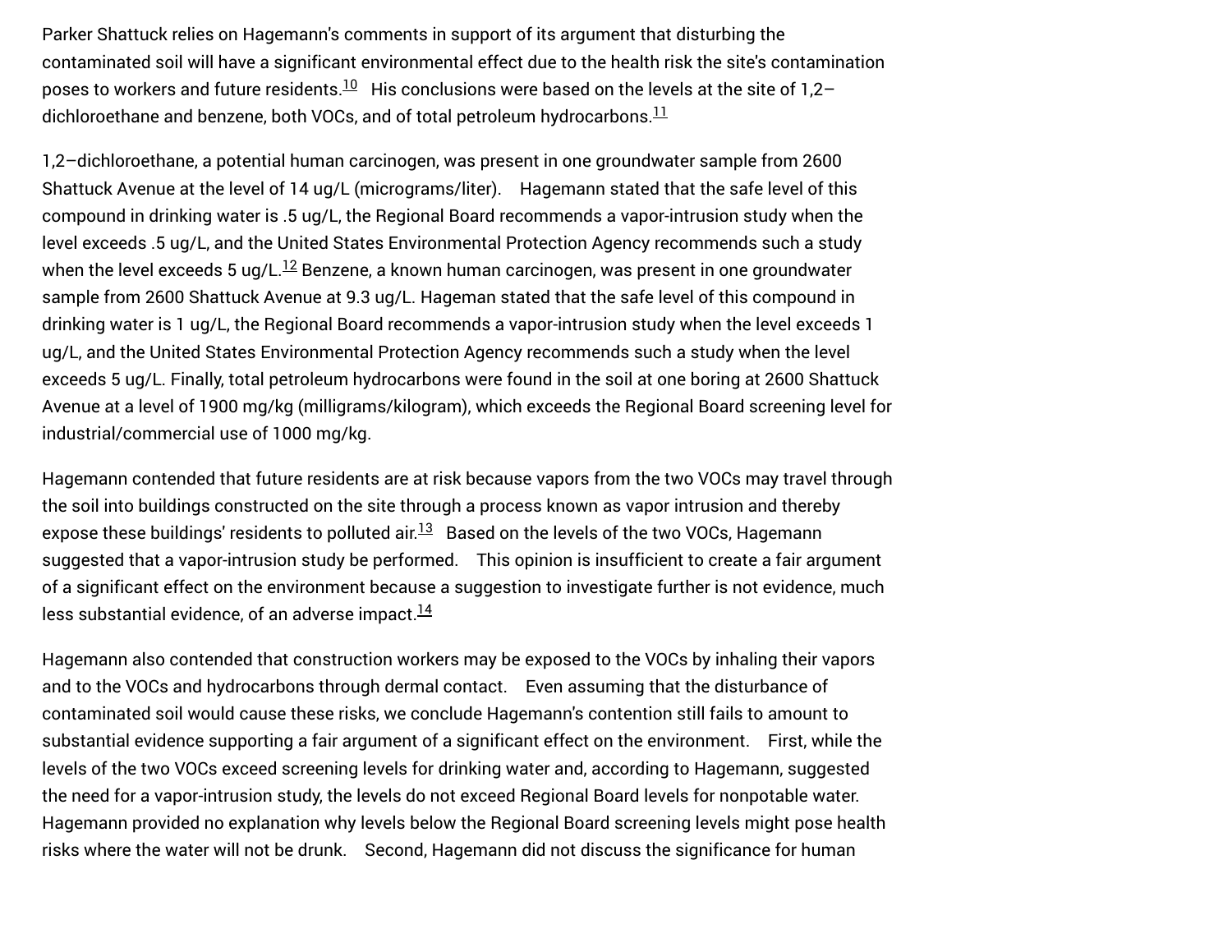health of exposure to petroleum hydrocarbons or challenge the Phase II supplemental report's finding that the contamination from the hydrocarbons is not the type that would usually "require cleanup." Instead, he simply claimed that the level of total petroleum hydrocarbons should lead to further investigation.

We conclude that, even if health risks confined to a project's construction workers and future residents could ever trigger CEQA review, substantial evidence was not identified in the record to create a fair argument that the disturbance of contaminated soil may have a significant effect on the environment.

III.

## Disposition

The judgment is affirmed. Respondents are awarded their costs on appeal.

## FOOTNOTES

<span id="page-13-0"></span>[1](#page-0-0). Public Resources Code sections 21000 through 21178. Unless otherwise indicated, all further statutory references are to that code.

<span id="page-13-1"></span>[2](#page-0-1). Counsel for Parker Shattuck notified us that one of these individuals, Patti Dacey, died while this appeal was pending.

<span id="page-13-2"></span>[3](#page-1-0). Respondents are CityCentric Investments, LLC and Parker Place Group, LLC (collectively, CityCentric), which are also the real parties in interest, and the Berkeley City Council and the City of Berkeley (collectively, the City).

<span id="page-13-3"></span>[4](#page-2-0). The in-fill exemption is found in section 15332 of title 14 of the California Code of Regulations. This section is part of the Guidelines for Implementation of the California Environmental Quality Act, which are set forth in title 14 of the California Code of Regulations, sections 15000 through 15387. All further references to Guidelines are to these regulations.

<span id="page-13-4"></span>[5](#page-6-0). Parker Shattuck filed a motion requesting that we consider evidence outside of the record to show that the City has now violated the MND's mitigation requirements. We deny the motion because the evidence is immaterial to our decision.

<span id="page-13-5"></span>[6](#page-7-0). The one exception is City of Long Beach v. Los Angeles Unified School Dist. (2009) 176 Cal.App.4th 889 (Long Beach ), which we discuss further below.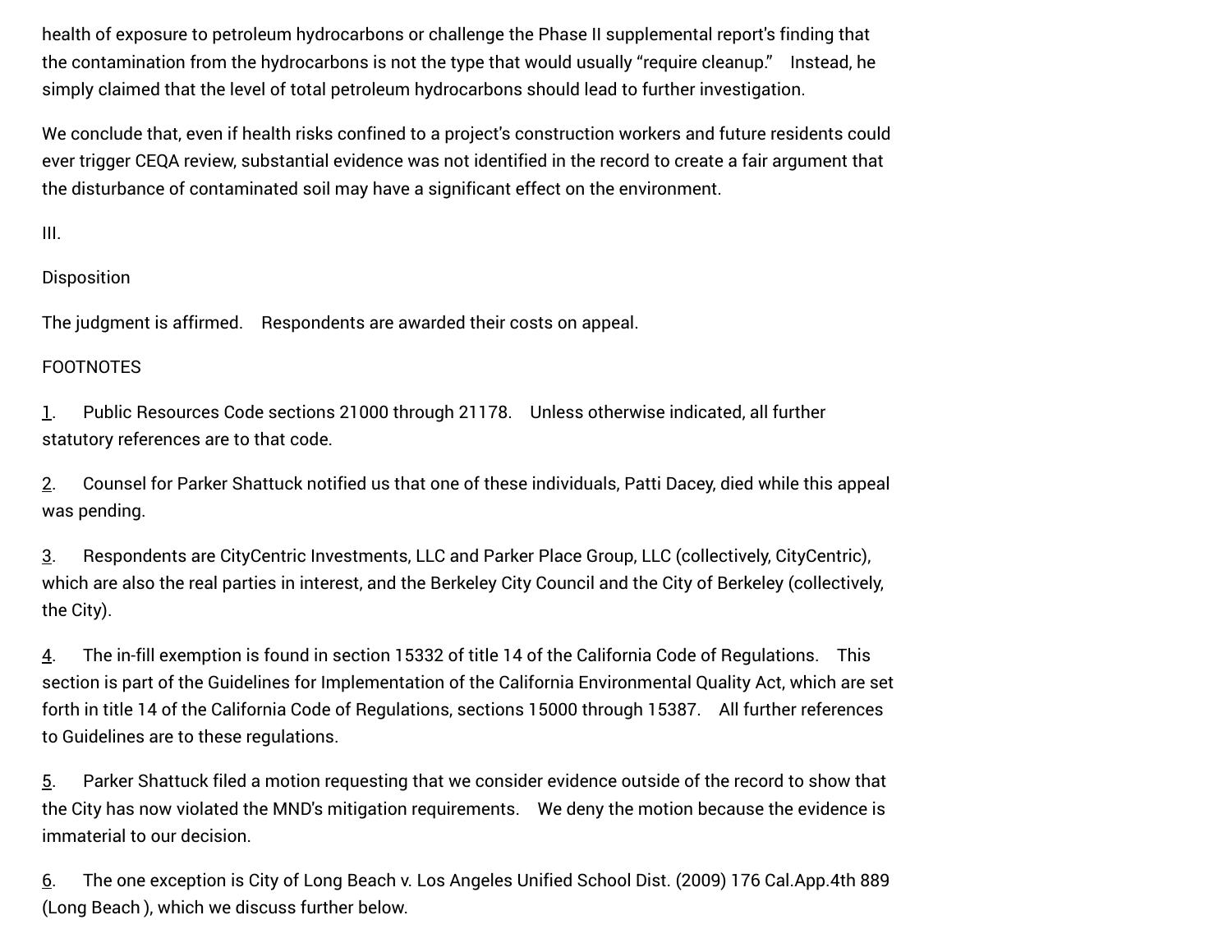<span id="page-14-0"></span>[7](#page-9-0). A pre-AB 869 case cited by Parker Shattuck, McQueen v. Board of Directors (1988) 202 Cal.App.3d 1136, also dealt with the exemption issue instead of the significant-effect issue. The court observed that a project on a hazardous-waste site should not be exempted from CEQA review given the possibility "that the storage, use, or disposal of [hazardous waste] may ․ eventually cause an adverse change in the physical conditions of the affected area." (Id. at p. 1149.) Thus, like CREED, supra, 197 Cal.App.4th 327, the decision assumed that the contamination would cause a physical change.

<span id="page-14-1"></span>[8](#page-9-1). At oral argument, counsel for petitioners argued that CEQA covers environmental effects on a project's workers and future residents because these groups are made up of people who are part of the public. Although we doubt that CEQA regulates environmental effects confined to such relatively small groups, we note that these groups are not unprotected from risks when a project is built on a potentially contaminated site. (See, e.g., Health & Saf.Code, § 25220 et seq. [regulating building on hazardous-waste sites];   Lab.Code, § 6300 et seq. [regulating workplace safety].)

<span id="page-14-2"></span>[9](#page-10-0). Cumulative impact analysis addresses " 'whether the additional impact associated with [a] project should be considered significant in light of the serious nature of existing [environmental] problems' " caused by already-existing projects. (Long Beach, supra, 176 Cal.App.4th at pp. 905–906, italics omitted.)

<span id="page-14-3"></span>[10.](#page-12-0) Parker Shattuck also refers to EBMUD's letter, but it does not support a fair argument of a significant environmental effect. Rather, it merely states that should the soil and groundwater be contaminated at unspecified levels, EBMUD will not work at the site.

<span id="page-14-4"></span>[11.](#page-12-1) Parker Shattuck also mentions the Phase I report's statement that polychlorinated biphenyls (PCBs) might be present because hydraulic lifts were observed at the site. Hagemann's comments do not mention PCBs or any health risks they may pose, and Parker Shattuck has not identified any evidence that the presence of PCBs is more than a "speculative possibilit[y]." (Citizen Action to Serve All Students v. Thornley (1990) 222 Cal.App.3d 748, 756.) Indeed, during Phase II several soil samples were tested for PCBs, and no such contamination was found.

<span id="page-14-5"></span>[12.](#page-12-2) In his discussion of 1,2–dichloroethane, Hagemann sometimes refers to benzene, but we assume he meant the former compound.

<span id="page-14-6"></span>[13.](#page-12-3) Hagemann also challenged the conclusion of the City's Toxic Management Division, to which the Regional Board deferred, that the Cortese-list case closure combined with mitigation measures established the site would be safe for residential, not just commercial, use. The issue of whether the Toxic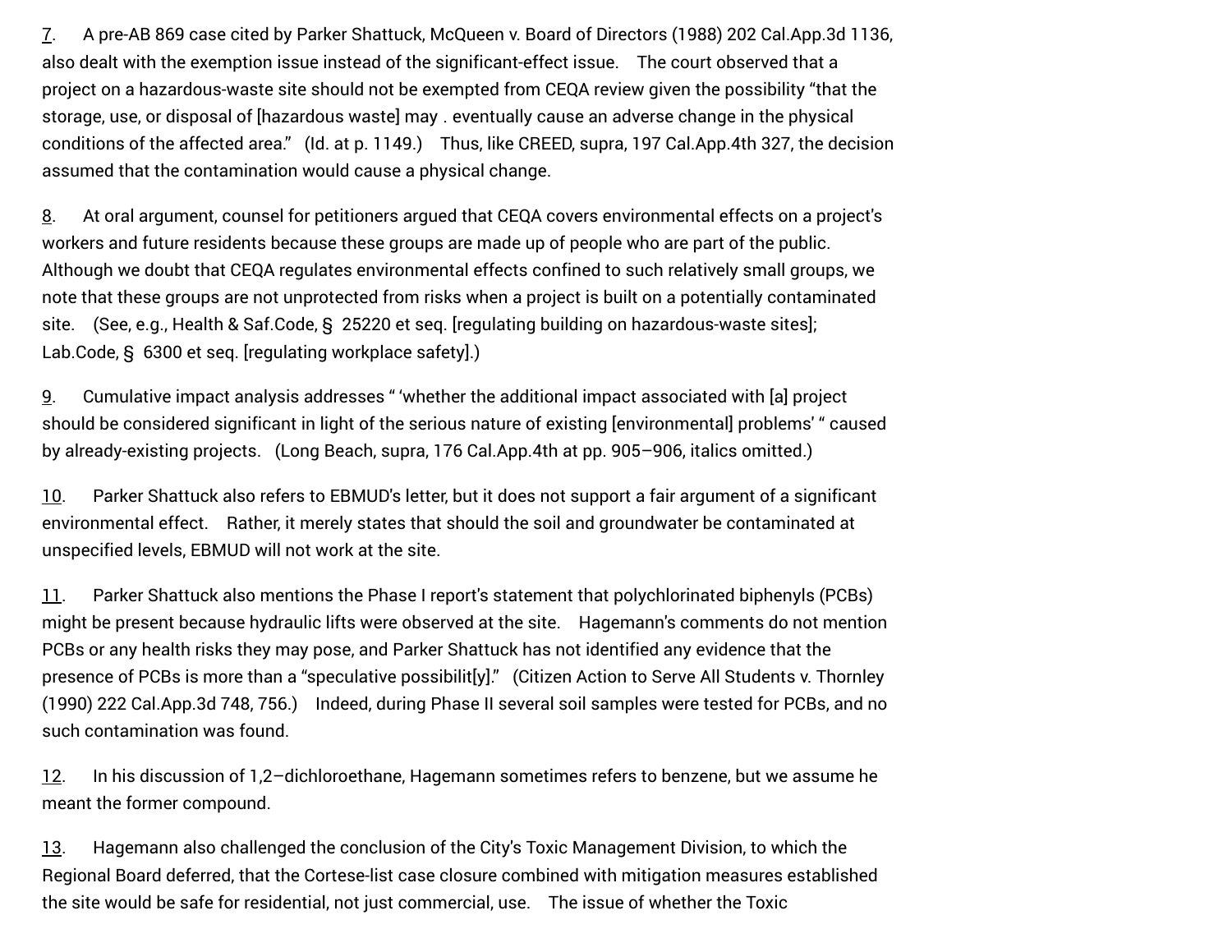Management Division rightly relied on the case closure to establish the site's safety for residential use does not bear on our decision because Hagemann's comments are not sufficient evidence that the health of future residents may be at risk.

<span id="page-15-0"></span>[14.](#page-12-4) Our conclusion that Hagemann's call for a vapor-intrusion study is not substantial evidence creating a fair argument of a significant effect on the environment is bolstered by the uncontroverted evidence that 26,000 cubic yards of soil will be excavated from 2600 Shattuck Avenue before construction and that underground parking and the ground floor will separate residential units from any vapor-intrusion pathway.

Humes, J.

We concur: Reardon, Acting P.J. Rivera, J.

#### BACK TO TOP

#### **Research**

[Cases & Codes \(https://caselaw.findlaw.com/\)](https://caselaw.findlaw.com/) [Opinion Summaries \(https://caselaw.findlaw.com/summary.html\)](https://caselaw.findlaw.com/summary.html)

[Sample Business Contracts \(https://corporate.findlaw.com/contracts/\)](https://corporate.findlaw.com/contracts/)

[Research An Attorney or Law Firm \(https://lawyers.findlaw.com/\)](https://lawyers.findlaw.com/)

[Forms \(https://forms.lp.findlaw.com/\)](https://forms.lp.findlaw.com/)

[Reference \(https://reference.findlaw.com/\)](https://reference.findlaw.com/)

[Legal Commentary \(https://supreme.findlaw.com/legal-commentary.html\)](https://supreme.findlaw.com/legal-commentary.html)

#### **Practice**

[Law Technology \(https://technology.findlaw.com/\)](https://technology.findlaw.com/)

[Law Practice Management \(https://practice.findlaw.com/\)](https://practice.findlaw.com/)

[Law Firm Marketing Services \(https://www.lawyermarketing.com\)](https://www.lawyermarketing.com/)

#### **Social**

- [Facebook \(https://www.facebook.com/FindLawConsumers\)](https://www.facebook.com/FindLawConsumers) ll
- [YouTube \(https://www.youtube.com/watch?v=WQiNbzazOhw\)](https://www.youtube.com/watch?v=WQiNbzazOhw) ~
- [Twitter \(https://twitter.com/findlawconsumer\)](https://twitter.com/findlawconsumer)
- [Pinterest \(https://pinterest.com/findlawconsumer/\)](https://pinterest.com/findlawconsumer/)
- [Newsletters \(https://newsletters.findlaw.com/\)](https://newsletters.findlaw.com/)

### **Law Firm Marketing**

Attorney Websites (https://www.lawyermarketing.com/services/mobile-friendlywebsites/?

[ct\\_primary\\_campaign\\_source=701130000027LuU&ct\\_source=Website&ct\\_source\\_type=Re](https://www.lawyermarketing.com/services/mobile-friendly-websites/?ct_primary_campaign_source=701130000027LuU&ct_source=Website&ct_source_type=Referral)

Online Advertising (https://www.lawyermarketing.com/services/integratedmarketing-solutions/?

[ct\\_primary\\_campaign\\_source=701130000027LuU&ct\\_source=Website&ct\\_source\\_type=Re](https://www.lawyermarketing.com/services/integrated-marketing-solutions/?ct_primary_campaign_source=701130000027LuU&ct_source=Website&ct_source_type=Referral)